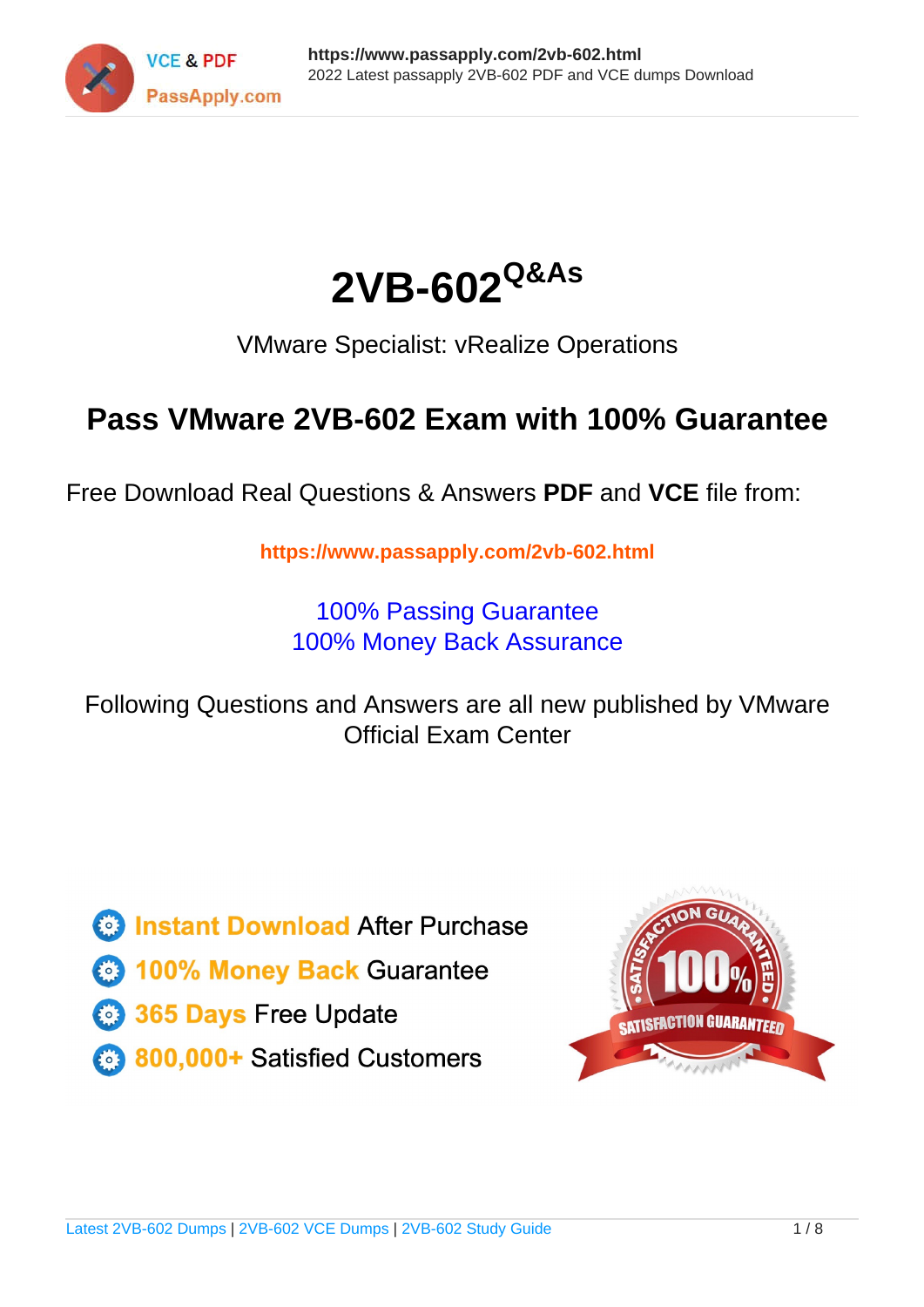

### **QUESTION 1**

In addition to operating system metrics, Endpoint Operations provides plugins for which type of monitoring?

A. Application, public cloud, and virtual desktops

- B. Application, middleware, and database
- C. Containers, public cloud, and mobile devices
- D. Database, application, and containers

Correct Answer: D

### **QUESTION 2**

Management packs can be downloaded from solutionexchange.vmware.com. What is the management pack file extension?

- A. ZIP
- B. LZH
- C. RAR
- D. ???

Correct Answer: D

Reference: https://marketplace-download.vmware.com/resources/74ecfbbab2dc4421b9254e8100202385/doc/de5b3142 c7264cddb55df8c27fcddc2a/vRealize%20Operations%20Federation%20Management%20Pack%201.0.pdf

#### **QUESTION 3**

When importing an Access Control Group via Open LDAP, which three options are available? (Choose three.)

- A. Email address for lookup.
- B. Basic Integration, which allows input of domain/subdomain.
- C. Two-factor authentication via VMware Identity Manager.
- D. Advanced Integration, which allows input of Host and Base DN.
- E. The use of SSL/TLS.

Correct Answer: CDE

### **QUESTION 4**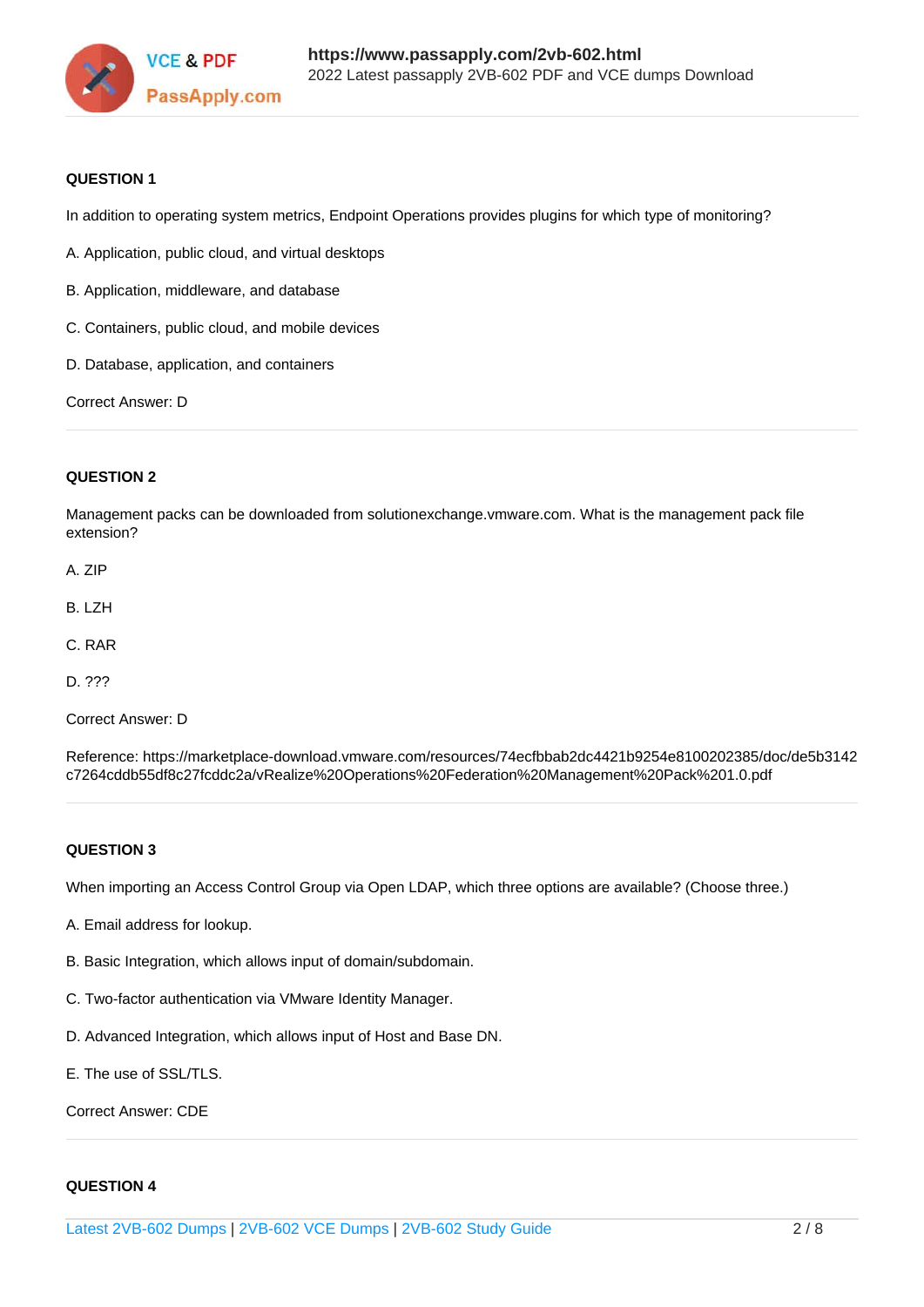

vRealize Operations (out of the box) provides many ways to help with optimizing and improving utilization of resources in the data center. Which two choices does vRealize Operations provide out of the box? (Choose two.)

- A. Custom Profiles such as "MonsterVM"
- B. Supermetrics such as "SM\_AvgMemContention"
- C. Maintenance Schedules such as "SundayWeekly"
- D. Analysis badges such as "Reclaimable Capacity" and "Density"
- E. Reports such as "Idle VMs report"

Correct Answer: DE

#### **QUESTION 5**

What is required to collect vSphere data in vRealize Operations (vROps)? (Choose the best answer.)

A. Install an Endpoint Operations Management Agent on the vCenter appliances or servers where vROps will be collecting from

B. In the vROps console, navigate to Administration, select Solutions, select the vSphere Management Pack, click the Configure button on the toolbar to input vCenter IP or FQDN and credentials to register the vCenter

C. In the vROps console, navigate to Administration, select Solutions, click on the + action, and install the vSphere Management Pack

D. Log in to vCenter and accept the vROps MOB

Correct Answer: C

Reference: https://pubs.vmware.com/vrealizeoperationsmanager-6/index.jsp?topic=%2Fcom.vmware.vcom.core.doc%2 FGUID-19DAD6AF-7262-4655-B69F-6C665E33B52F.html

#### **QUESTION 6**

VMware provides plugins for Endpoint Operations for applications and middleware. Where can customers download these plugins?

- A. VMware\\'s Github Repository (github.com/vmware)
- B. VMware Solution Exchange (solutionexchange.vmware.com)
- C. MyVMware Downloads (downloads.vmware.com)
- D. VMware Communities (communities.vmware.com)
- Correct Answer: B

Reference: https://marketplace.vmware.com/vsx/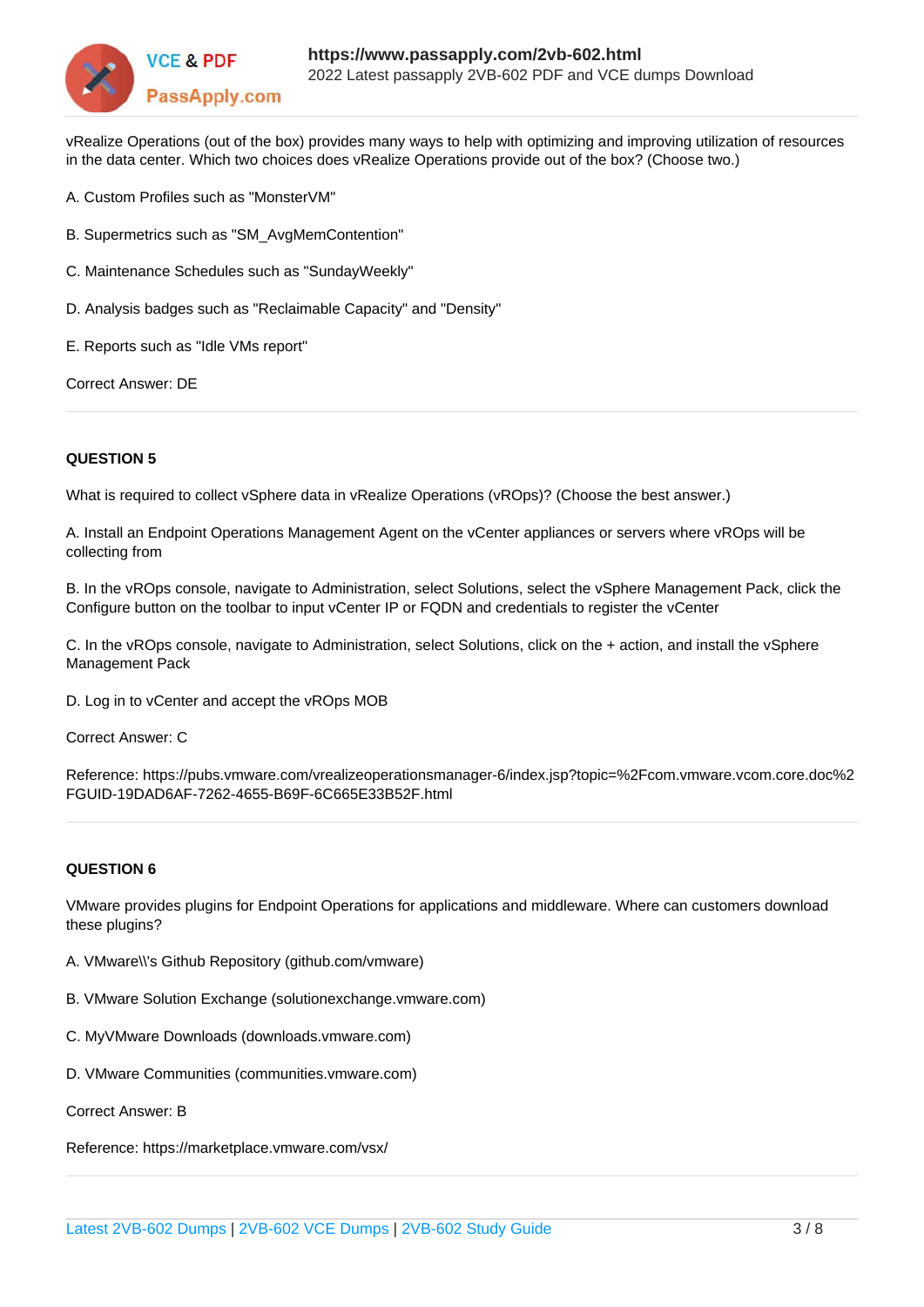

# **QUESTION 7**

Which is a valid use case for building a Project? (Choose the best answer.)

A. To simulate the additional projected costs needed for new hosts

B. To simulate adding new hosts to a cluster and at the same time coming up with the projected costs for this new hardware

C. To examine vSphere compliance

D. To simulate adding new hosts to a cluster

Correct Answer: D

Reference: https://pubs.vmware.com/vrealizeoperationsmanager-6/index.jsp#com.vmware.vcom.core.doc/GUID-3F041 475-1E79-4110-A3AC-42EA53EEF6B0.html

#### **QUESTION 8**

View the exhibit.

| <b>Current Object Utilization</b> |   |                          |                  |       |  |      |   |  | $\hat{z} \neq ?$          |
|-----------------------------------|---|--------------------------|------------------|-------|--|------|---|--|---------------------------|
|                                   |   | Cluster Compute Resource |                  |       |  |      |   |  |                           |
| <b>O</b> Underutilized            |   |                          | Optimal <b>O</b> |       |  |      |   |  | Overutilized 1            |
|                                   | U | <b>DOMIGON</b>           |                  |       |  |      | U |  | 印<br>印                    |
|                                   |   | Host System              |                  |       |  |      |   |  |                           |
| <b>O</b> Underutilized            |   | Wandor                   | Optimal <b>O</b> | $10-$ |  |      |   |  | Overutilized <sup>1</sup> |
|                                   | E |                          |                  |       |  | 0000 |   |  | $\Box$                    |

Based on the Object Utilization widget for a data center referenced in the exhibit, which statement is true?

- A. Distributed Resource Scheduler (DRS) is incorrectly configured in three of the clusters.
- B. The data center is running low on capacity.
- C. The data center has a number of hosts with hardware faults.
- D. The data center would benefit from a Rebalance Container action.

#### Correct Answer: A

#### **QUESTION 9**

View the Exhibit.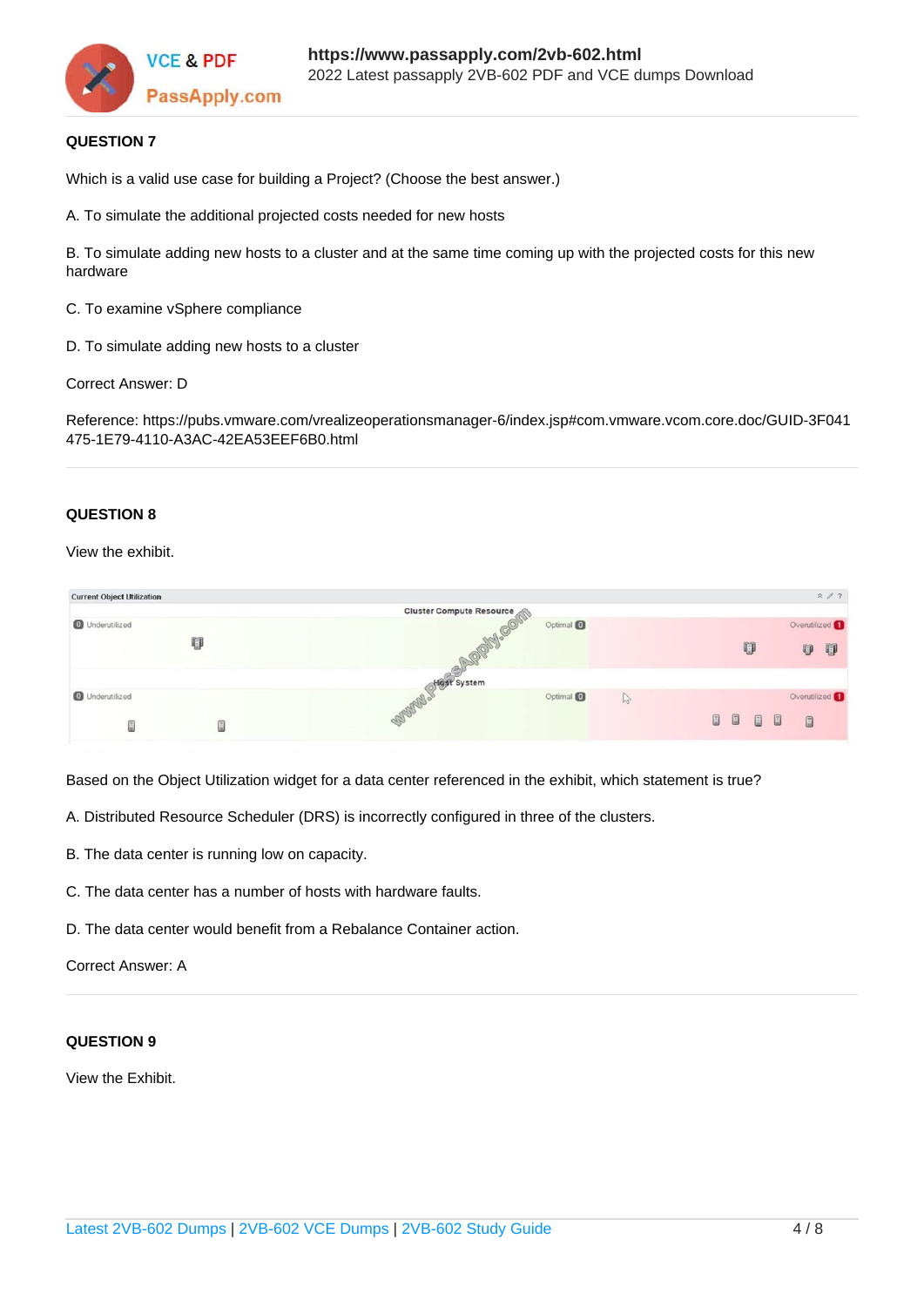



The referenced exhibit shows the vRealize Operations Manager Inventory Tree.

In which two areas can the Endpoint Operations managed operating systems be found? (Choose two.)

- A. Service Type
- B. Remote Checks
- C. All Objects
- D. Operating Systems
- Correct Answer: AD

# **QUESTION 10**

What are two use cases for custom object groups in vRealize Operations? (Choose two.)

- A. Create only static groups of objects.
- B. Create static or dynamic group of objects.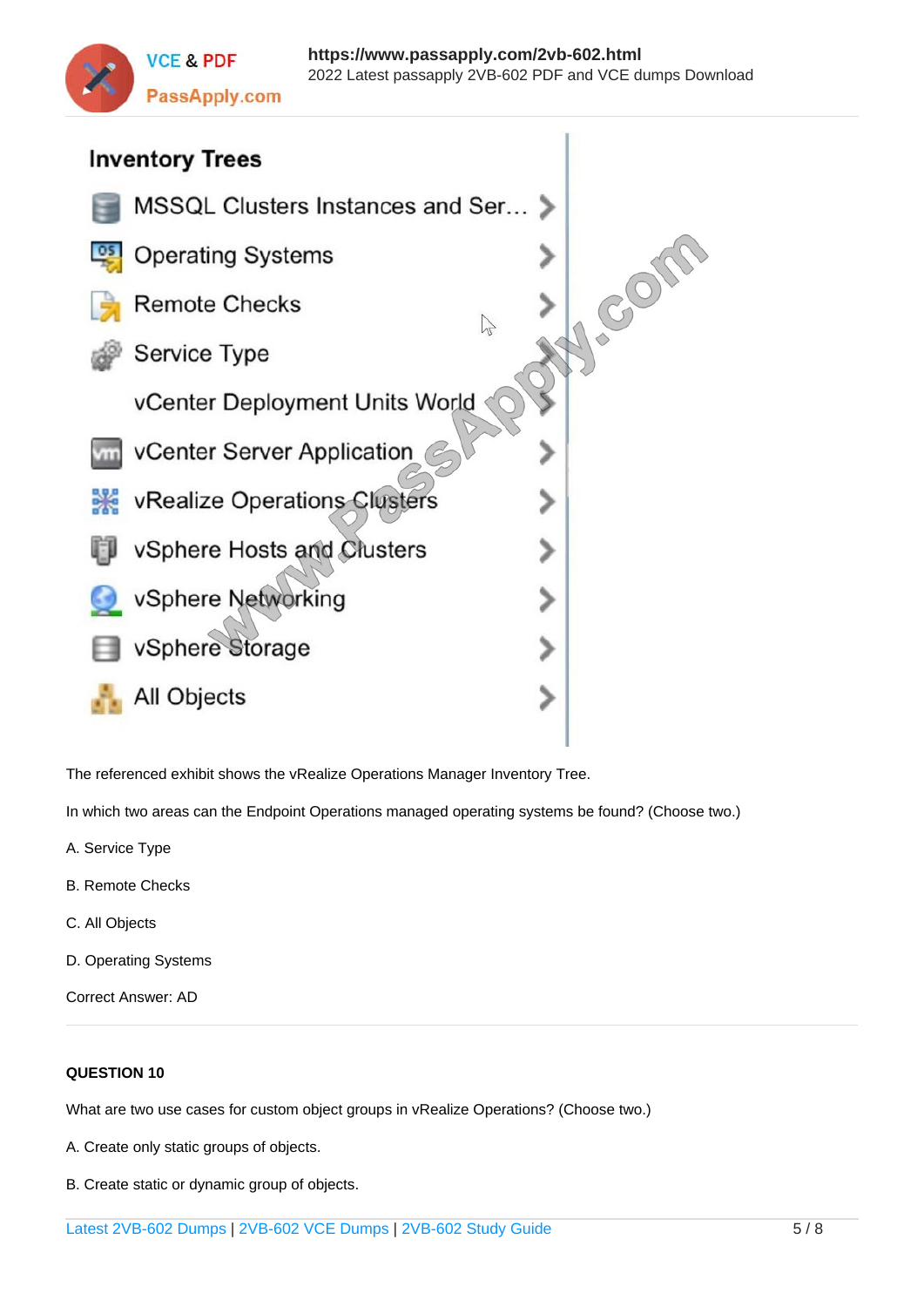

- C. Apply different license keys to different group of objects.
- D. Apply different policies to different group of objects.

Correct Answer: BD

Reference: https://pubs.vmware.com/vrealizeoperationsmanager-62/index.jsp?topic=%2Fcom.vmware.vcom.core.doc% 2FGUID-07BA3A0D-0F3D-494A-B4F1-A0381DD837D6.html

# **QUESTION 11**

When installing and configuring vRealize Operations clusters, what are three requirements for creating a node? (Choose three.)

- A. In the analytics cluster, CPU, memory and disk size must be identical for all nodes
- B. In the analytics cluster, nodes may be different kinds of deployment: vApp or Linux
- C. In the analytics cluster, CPU, memory and disk size must NOT be identical for all nodes
- D. All nodes must run the same vRealize Operations Manager version
- E. Remote collector nodes may be of different sizes from each other or from the uniform analytics cluster node size

Correct Answer: ABD

Reference: https://docs.vmware.com/en/vRealize-Operations-Manager/6.6/com.vmware.vcom.core.doc/GUID-35DC1E13-8CCC-42FE-90A8-73A417DEE625.html

# **QUESTION 12**

Which badge combines metrics that show the demand for resources on an object? (Choose the best answer.)

- A. Faults
- B. Stress
- C. Workload
- D. Anomalies
- Correct Answer: C

Reference https://pubs.vmware.com/vrealizeoperationsmanager-6/index.jsp?topic=%2Fcom.vmware.vcom.core.doc%2 FGUID-7B4E79CB-8440-43F3-82AC-B9767E56852E.html

# **QUESTION 13**

Once a super metric is created, what is required in order for it to be calculated and available for use? (Choose the best answer.)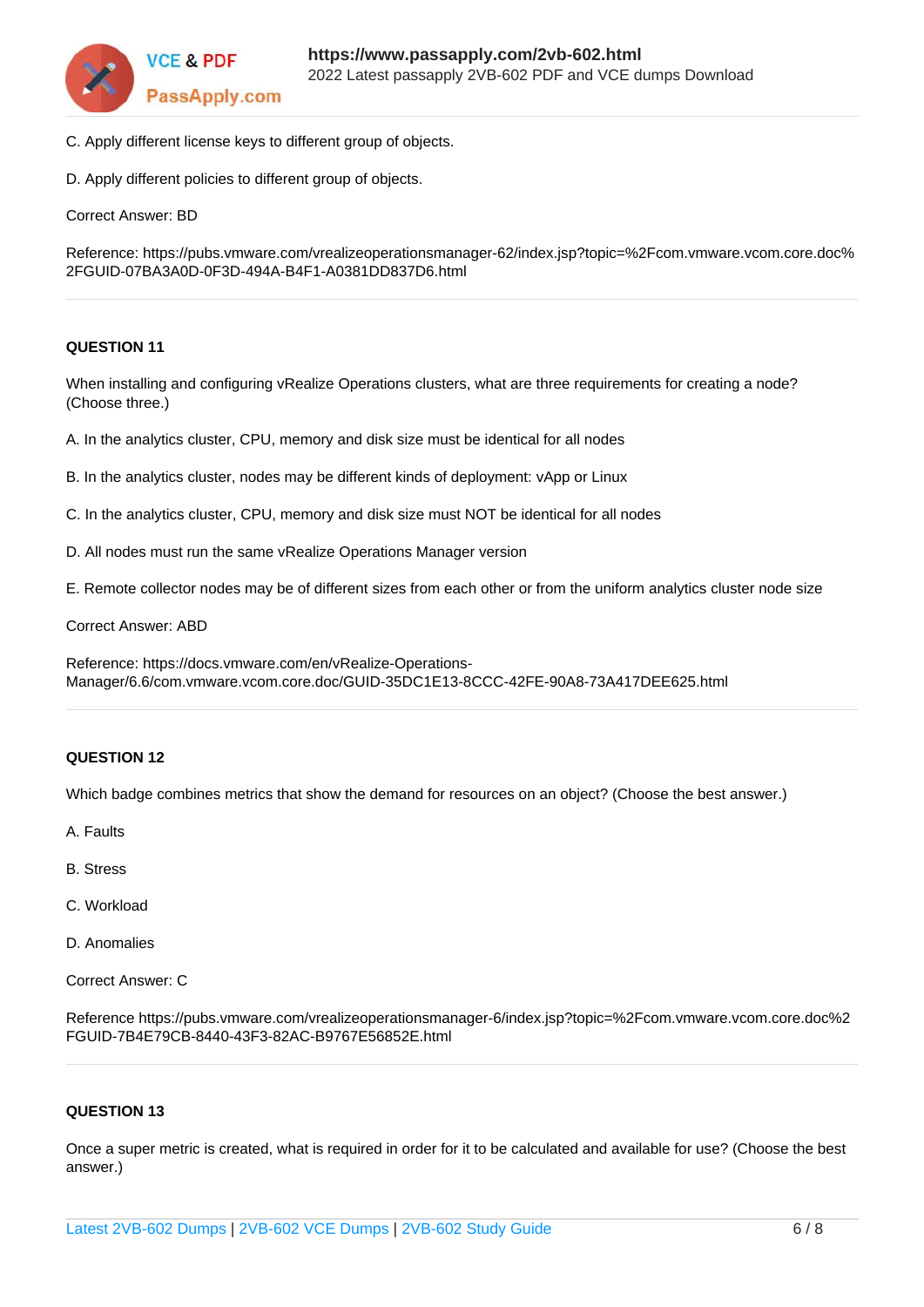

- A. Ensure the Enable check box in the super metric creation pop-up window is selected
- B. Assign it to one or more object types, then enable it in one or more policies
- C. Assign it to one or more user groups so that members can use it
- D. Add it to one or more custom groups and/or application definitions

Correct Answer: B

Reference https://blogs.vmware.com/management/2017/04/creating-percentage-super-metric-vrealize-operations.html

#### **QUESTION 14**

Which statement is true about sharing dashboards created by another user?

A. A dashboard created by someone else can only be shared by the user who created it.

B. Dashboards created by someone else can only be shared by users in the same user group.

C. Dashboards created by someone else can be shared by logging in via the vRealize Operations Administrative URL

D. Dashboards created by someone else can be shared only by users with full administrative privileges in vRealize Operations.

Correct Answer: B

Reference: https://pubs.vmware.com/vrealizeoperationsmanager-6/index.jsp?topic=%2Fcom.vmware.vcom.core.doc%2 FGUID-B2E85B22-C3BA-4671-B311-6899F490EAA6.html

# **QUESTION 15**

Which statement is true about the Density badge? (Choose the best answer.)

- A. The Density badge considers CPU only
- B. The Density badge considers CPU, memory and storage only
- C. The Density badge considers CPU and memory only
- D. The Density badge considers memory only

#### Correct Answer: C

Reference https://blogs.vmware.com/management/2015/05/understanding-density-badge-vrealize-operations-techtips-14.html

[Latest 2VB-602 Dumps](https://www.passapply.com/2vb-602.html) [2VB-602 VCE Dumps](https://www.passapply.com/2vb-602.html) [2VB-602 Study Guide](https://www.passapply.com/2vb-602.html)